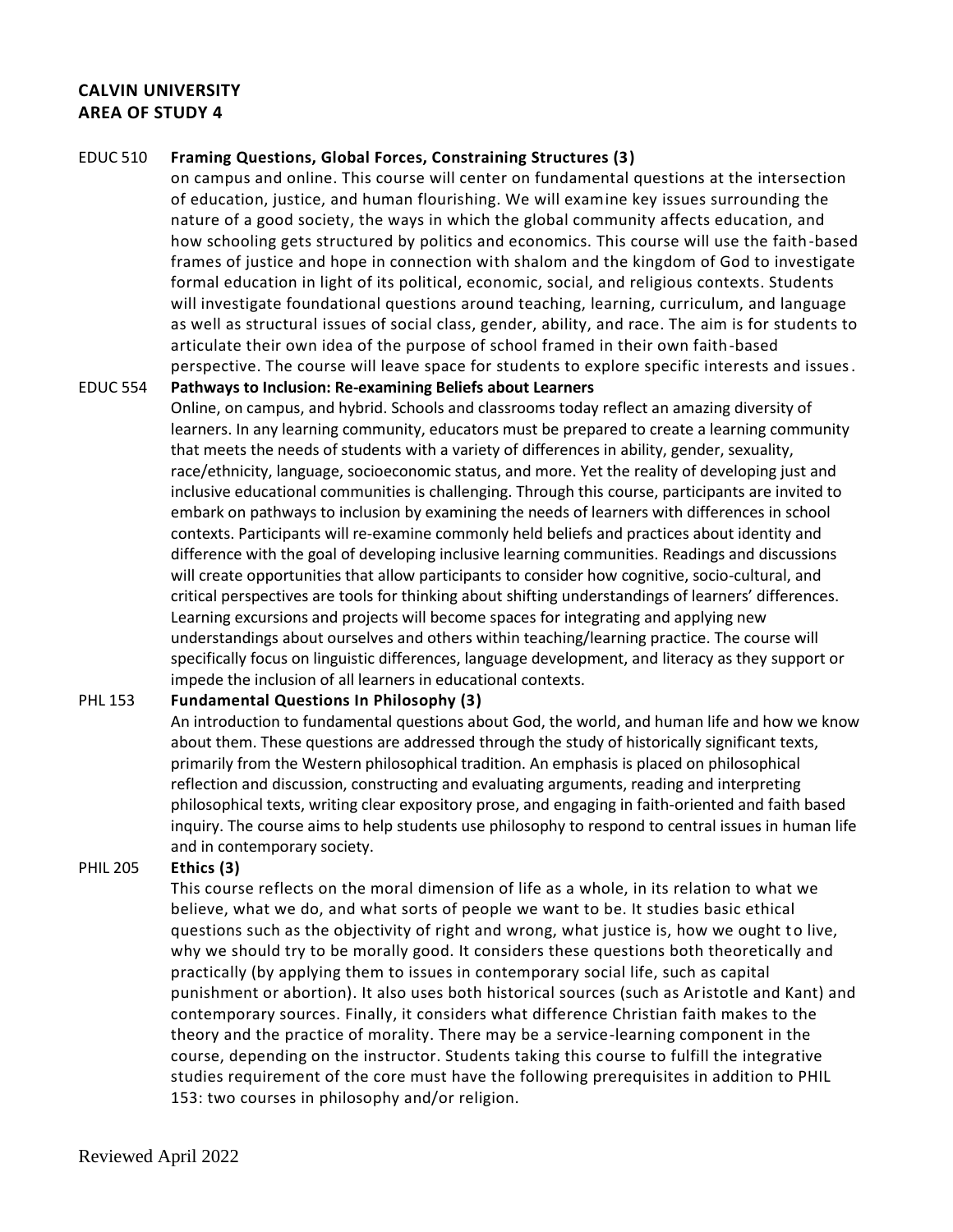## REL 295 **Christianity and Culture**

This course is a critical survey of models by which God's people have defined their relationship to the world, from Biblical times to the present, with a particular emphasis on the Reformed tradition. Special attention is given to the contemporary relevance of this discussion, both in terms of ways in which different models are visible in today's world and in terms of ways that the Reformed model can be applied to present concerns. Prerequisite: biblical and theological foundations core.

## REL 311 **History and Archaeology of Ancient Israel**

A study of the history of ancient Israel from the patriarchs through Ezra in the context of recent research on this topic. This course will consider the sources for reconstructing the history of Israel, including the Old Testament, Ancient Near Eastern literary remains, and archaeological evidence, as well as appropriate methods for interpreting these sources. Prerequisite: REL 121 or an intermediate biblical studies course. Not offered 2018-2019.

## REL 332 **Theological Ethics**

A study of Christian moral theory and its application to selected cases. This course examines how diverse understandings of God's relationship to the creation inform how Christians think about the moral life. Ethical issues such as war, human sexuality and reproduction, death and dying, and the environment are analyzed in light of theological commitments. Prerequisite: biblical and theological foundations core or permission of the instructor. Not offered 2018-2019.

## IDIS 150 **Developing a Christian Mind** (3)

Taken during the first-year interim, this course introduces students to the central intellectual project of Calvin College, the development of a Christian worldview and a broad, faith-based engagement with the ambient culture. A set of common readings sketches out basic biblical themes and helps students begin to formulate a Christian frame of reference as they pursue their academic vocation. In addition to these common readings and themes, each section of the course defines a particular academic issue to explore from the perspective of Christian faith and praxis. A few sections of this course are offered during the spring semester. In addition, individual and multiple sections of the course have specific subtitles indicating the special focus of each.

## IDIS 205 **Societal Structures and Education** (3)

An examination of the interaction between education and the other systems and institutions (e.g., political, economic, and cultural) that shape society. This course will examine how education is shaped by and is reshaping these systems and institutions. Particular attention will be given to the impact of race, class, and gender on schooling and society. Community based research projects will challenge students to examine these issues in real-life contexts as well as introducing them to social science research methodology. Christian norms, such as social justice, will shape this critical analysis of the interaction between education and society. This class is appropriate for all students who are interested in education and society and meets a core requirement in the societal structures category.

# **REDEEMER UNIVERSITY AREA OF STUDY 4**

## EDU 407 **Systems of Education in Ontario**

This course explores the foundations of educational institutions in Canada and especially the province of Ontario. The origin and development of public, separate, and private schools will be studied. The main requirements of the Ontario Education Act, key Regulations, and the Foundations of Professional Practice will be reviewed to prepare education students to understand the legal and professional context for teaching in Ontario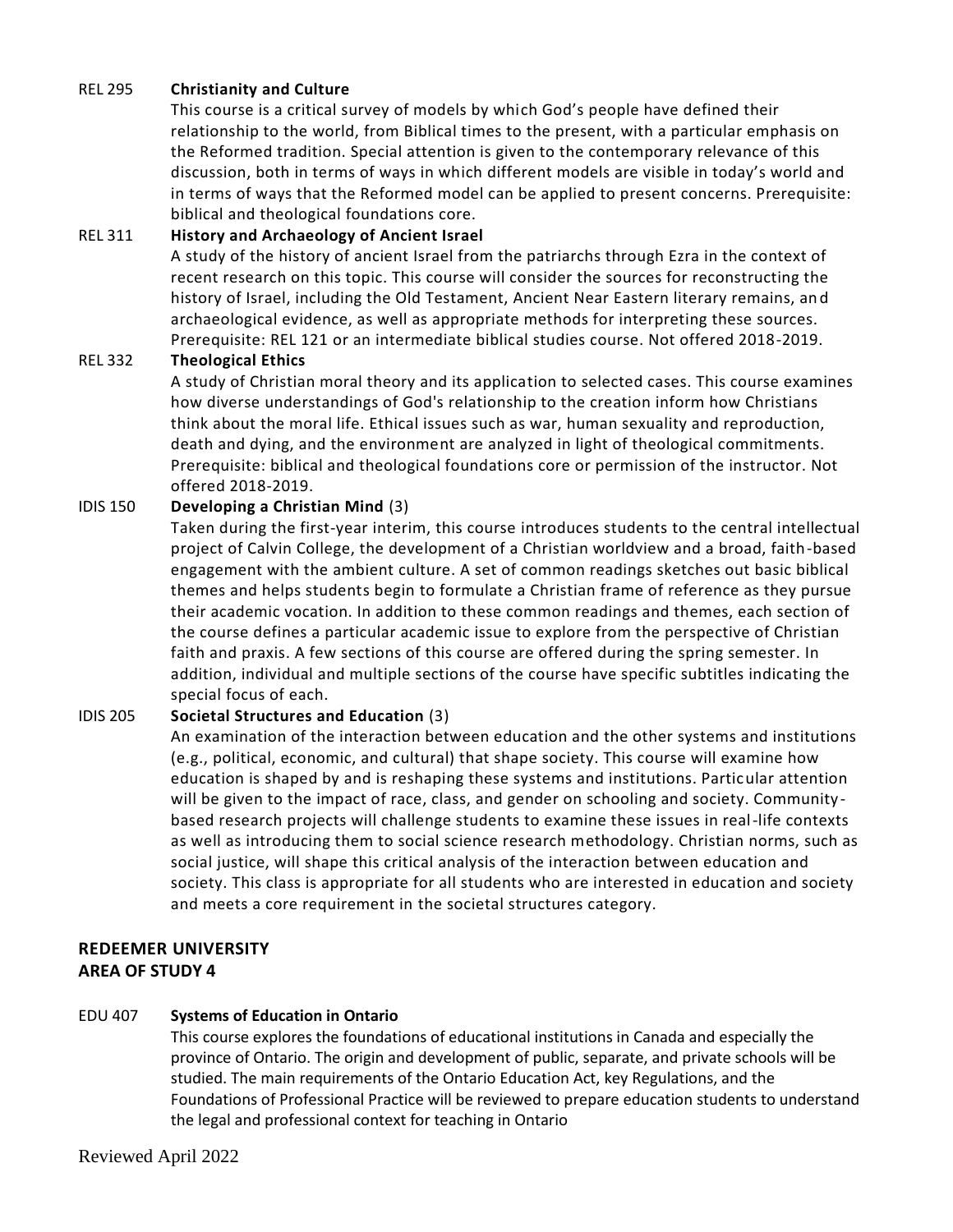## REL 253 **Foundations of Mission and Ministry I**

An introductory study of the biblical and theological foundations and the historical development of mission. Selected current issues and problems will be examined.

## REL 352 **Leadership, Coaching, and Mentoring in Ministry** The purpose of this course is to develop an awareness of the leadership dynamics involved in youth ministry that flow from the intersection between four realities: the youth pastor, adolescents, the ministering context, and the cultural context. The ministering context will be used

## as the "anchoring reality" around which the others will be explored. REL 353 **Foundations of Evangelism and Discipleship**  An examination of the character of discipleship in youth ministry, and an application of discipleship to many specific youth ministry practices.

# **DORDT UNIVERSITY AREA OF STUDY 4**

## CORE 200 **Introduction to Christian Philosophy**

Using figures from the history of Western philosophy as our guide, this class will challenge you to examine your own life, see why you do what you do, and evaluate how your actions are shaped by certain religious commitments. It will demonstrate the need for wisdom and discernment and will begin to equip you with the tools you will need (critical thinking, self-reflection, and clear communication) to discern how we are called to live as Christian disciples in today's day and age. Prerequisites: CORE 140, 150.

## CORE 399 **Calling, Task, and Culture (3)**

This is an inter-disciplinary, capstone Core Program course that helps you reflect upon issues you encounter in your life, evaluate them from a Christian perspective, and live out a biblical perspective as a disciple of Christ. Prerequisites: CORE 140, 150, 200; second-semester junior or senior standing

# **THE KING'S UNIVERSITY AREA OF STUDY 4**

EDUC 401 **Educational Administration** This course is a historical examination of the development of Canadian school law as well as an introduction to basic educational administrative principles and routines that have impact on the classroom teacher. *This course is open only to students in the B.Ed. (AD) program.*

## THEO 310 **Bringing the Text to Life: Biblical Theological Themes** This course is a close study of selected biblical theological themes and their social-ethical implications for contemporary society. Themes investigated may include Christian political responsibility, war and peace, gender and sexuality, environmental stewardship, etc.

## THEO 370 **All Things: Theology of Creation**

A study of the Christian theology of creation which addresses the issues of: the integrity of the universe as God's creation; humankind's place and task in creation; the honouring and care of creation as intrinsic to knowledge of God as Creator and the world as God's creation. Special attention will be paid to how the central Christian doctrines of the Trinity, Christology, the imago dei and the eucharist shape the theology of creation, and to how such a theology influences and is influenced by the aims and practices of environmental stewardship.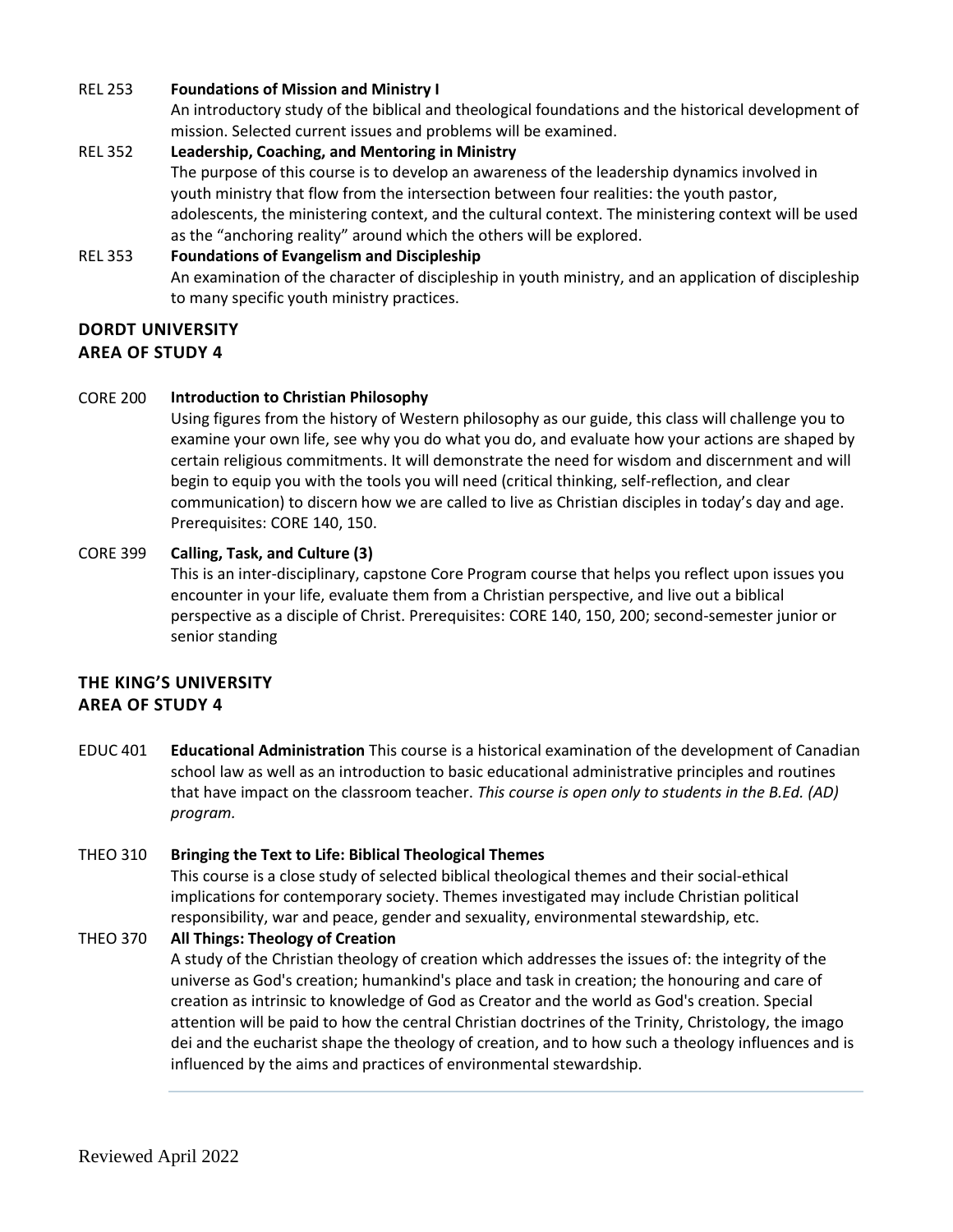# **Kuypers College (formerly REFORMED BIBLE COLLEGE) AREA OF STUDY 4**

## TH 344 **Principles and Practices of Reformed Worldview (**3 credit hours)

This course examines a biblical, Reformed worldview through the lens of John Calvin's life and the tradition of his theology. The course focuses on comparing and contrasting the Reformed worldview with various modern and post-modern worldviews, and on gaining skill in utilizing a biblical, Reformed worldview to address the social and ethical issues of contemporary culture.

# TH 358 **Christian Ethics**  This course examines the philosophical and theological foundations of a variety of ethical theories and practices with a view toward gaining skill in ethical decision making from a Christian perspective. The course focuses on the ethical perspectives found in the decalogue for developing a comprehensive model for Christian ethics.

# **INSTITUTE FOR CHRISTIAN STUDIES AREA OF STUDY 4**

#### 132505 **[World-Viewing: An Introduction to Worldview Studies](http://courses.icscanada.edu/2017/09/world-viewing-introduction-to-worldview.html)**

/232505 The World-Viewing: An Introduction to Worldview Studies course serves as a touchstone for the Master of Worldview Studies program as a whole, providing students with an overview of the program, an initial set of frameworks and tools for finding their way through the program, and a selection of readings (about 1,250 pages) that will prime students for reflecting on six interrelated wayfinding questions: Who am I? Where do I belong? What do I believe? What do I love? What opportunities and constraints do I face in my particular context? What am I to do with my life?

# 132902 **[The Soul of Soulless Conditions: Marxists on Christianity, Christians on Marxism](http://courses.icscanada.edu/2021/02/the-soul-of-soulless-conditions.html)** Although Marxists and Christians have found plenty of reasons to be mutually suspicious, prominent voices in both historical communities explored creative ways of relating to one another, politically and ideologically, throughout the 20th century and beyond. Through dialogical exchanges, party documents, and theological reflection, important questions were raised, if not always solved. Were the first Christians communists? What do Moscow and Havana have to do with Rome and Nazareth? Does materialism disqualify Christians from Marxist analysis? Can Marxist political parties accommodate Christian believers, and how far can Christians go in participating in Marxist revolutions?

Over the course of thirteen classes, we will read several Marxists on Christianity (e.g. Lenin, Luxemburg, Castro, Horkheimer) and several Christians on Marxism (e.g. McCabe, Soelle, Cone, Zuidervaart) to better understand where these communities found points of agreement and disagreement. Because neither Marxism nor Christianity are entirely unified traditions of thought, the selection of authors will aim to represent at least some of this diversity, although privileging voices that made an effort to bring these two discourses closer together in some way. Reading these traditions together, we will try to uncover how Christianity contributes to the soul of soulless conditions, and also what it might mean to embody that soul in the flesh of political organization.

#### 131201/ **FAITH IN ART: Spirituality and Lived Experience**

231201 This course explores the various ways in which art and faith can intersect by comparing two important strands within theological aesthetics, the first focussing on art as a bridge to the spiritual and transcendence, the other on the way art articulates human lived experience. Students will explore what different traditions can learn from each other with a view towards developing a better understanding of the nature of art and the role of faith in religious and nonreligious artistic practices.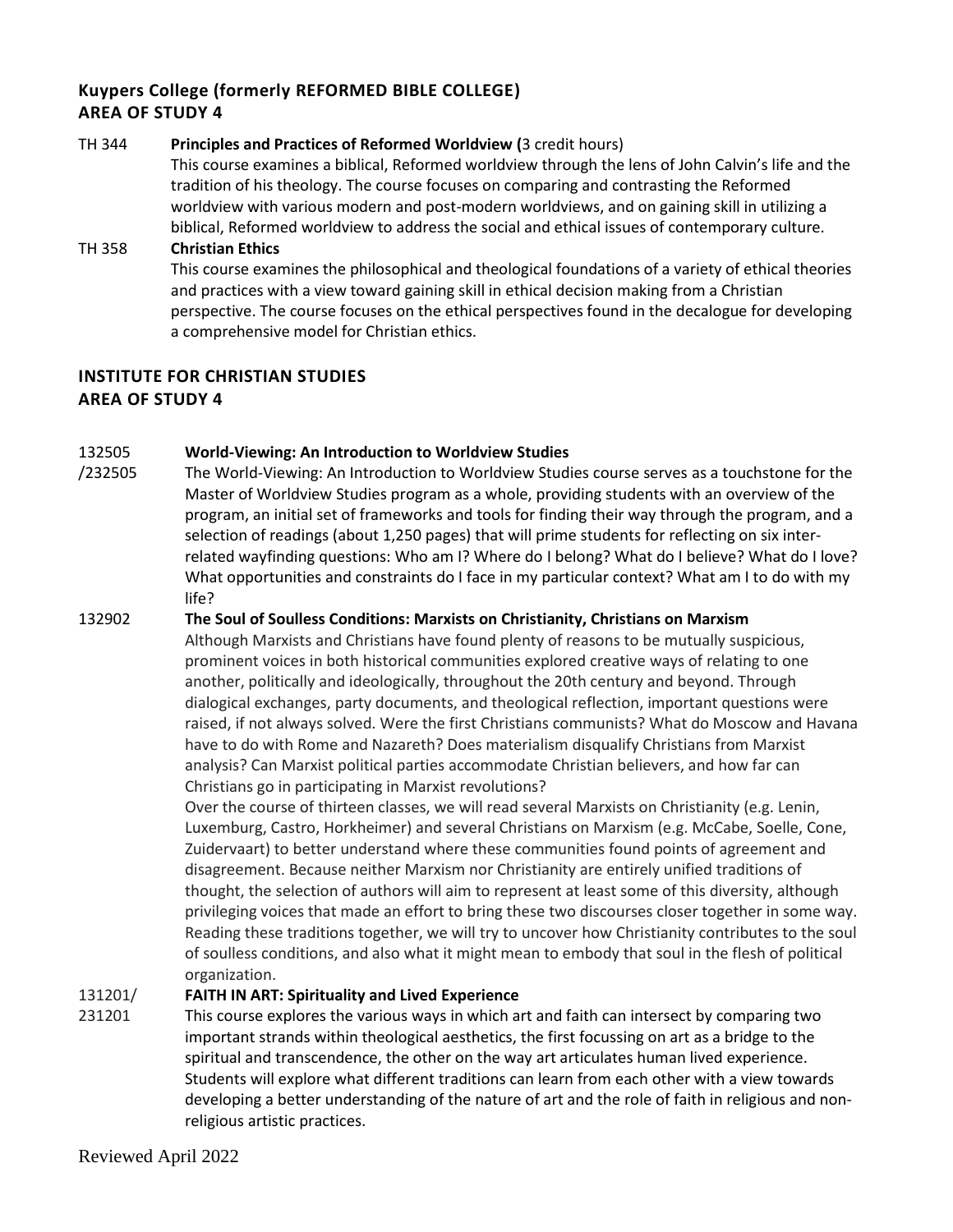#### 132502 **Vocational Wayfinding**

/232502

"What am I to do with my life?" "Who am I?" There appears to be an inextricable connection between the work that we do and our sense of who we are. As the poet David Whyte has suggested, work is for all of us a pilgrimage of identity. It is not, however, a pilgrimage for which any of us are provided with a GPS device, allowing us to navigate in straight lines with comfortable certainty towards clear career objectives that cohere in obvious ways with an immutable sense of our identity. Instead, this pilgrimage is more like the experience of Polynesian sailors, who traversed the vast expanses of the Pacific Ocean with the help of the stars, memory, and close attention to the patterns of the waves on the surface of the ocean as these reflected features of the ocean (including far-off islands). Polynesian wayfinding was a way of navigating that required alert improvisation and frequent reorientation from *within* a perpetually shifting context. Our vocational pilgrimages require of us to find our way in a similar manner.

In this course we will explore particular practices, frameworks, and tools, by means of which we can engage in vocational wayfinding. Prompted by our readings we will consider some of the relationships between work and identity: How does my work prompt my discovery of my sense of self? How do I try out possible selves in relation to whatever in the world is calling me toward particular kinds of work? What *am* I to do with my life? We will give close attention to those passages in our lives (in particular young adulthood and the middle passage of life) when both our work contexts and our experience of our identity are most obviously in flux. In addition, we will consider how to contribute skilful leadership and insightful mentoring to others as they engage in their own vocational wayfinding, particularly in the contexts of the workplace and educational institutions.

132504/ 260003 **Lead from Where You Are: Making a Difference in the Face of Tough Problems, Big Questions, and Organizational Politics**

> Leadership is not about personality, authority, position, influence, or power as such. Leadership is an art, a craft, a practice, to which everyone is called sometime or other, in widely different situations. Leadership can be practiced with varying degrees of authority, from any position, at varying scales of influence, and with varying access to different sources of power. The kind of leadership that we will learn and practice in this course has to do with diagnosing and addressing the toughest problems experienced by organizations, communities, institutions, and societies. This kind of leadership demands political skill: the skill to discern the overt and covert concerns and interests, agendas, and alliances within the organizations, institutions, and societies we serve, and to give each their due while not failing to pursue the common good. We will learn a leadership language, try out a set of tools and frameworks, and workshop our fresh insights and skills.

#### AiO1501/ **Experiential Learning in Faith and the Arts: Artists' Workshop**

2501VAA *Artists' Workshop:* The goal of this studio workshop is to help practicing artists make substantial progress with a particular body of work. Participants will develop their artworks through various stages, from initial inspirations, ideas, and studies to more fully realized visual forms, while exploring relevant religious, theological, and art historical dimensions. Although we will emphasize the process of the creation of the works more than their final completion, there will be opportunities to display work produced during the workshop.

Works in a variety of media will be encouraged and supported. Practicing artists of all levels of experience are welcome and guidance will be tailored to meet individual needs, including help with regard to materials, techniques, and design issues; assistance with furthering technical skills; and direction in concept development, research, and interpretive methodologies. In addition to ongoing individual consultation, weekly sharing of one's progress with the group will provide valuable opportunities for informed feedback and support.

Our well-equipped studio will be within the beautiful large space of a former 13th century convent, which will allow everyone a dedicated personal workspace as well as space for group

Reviewed April 2022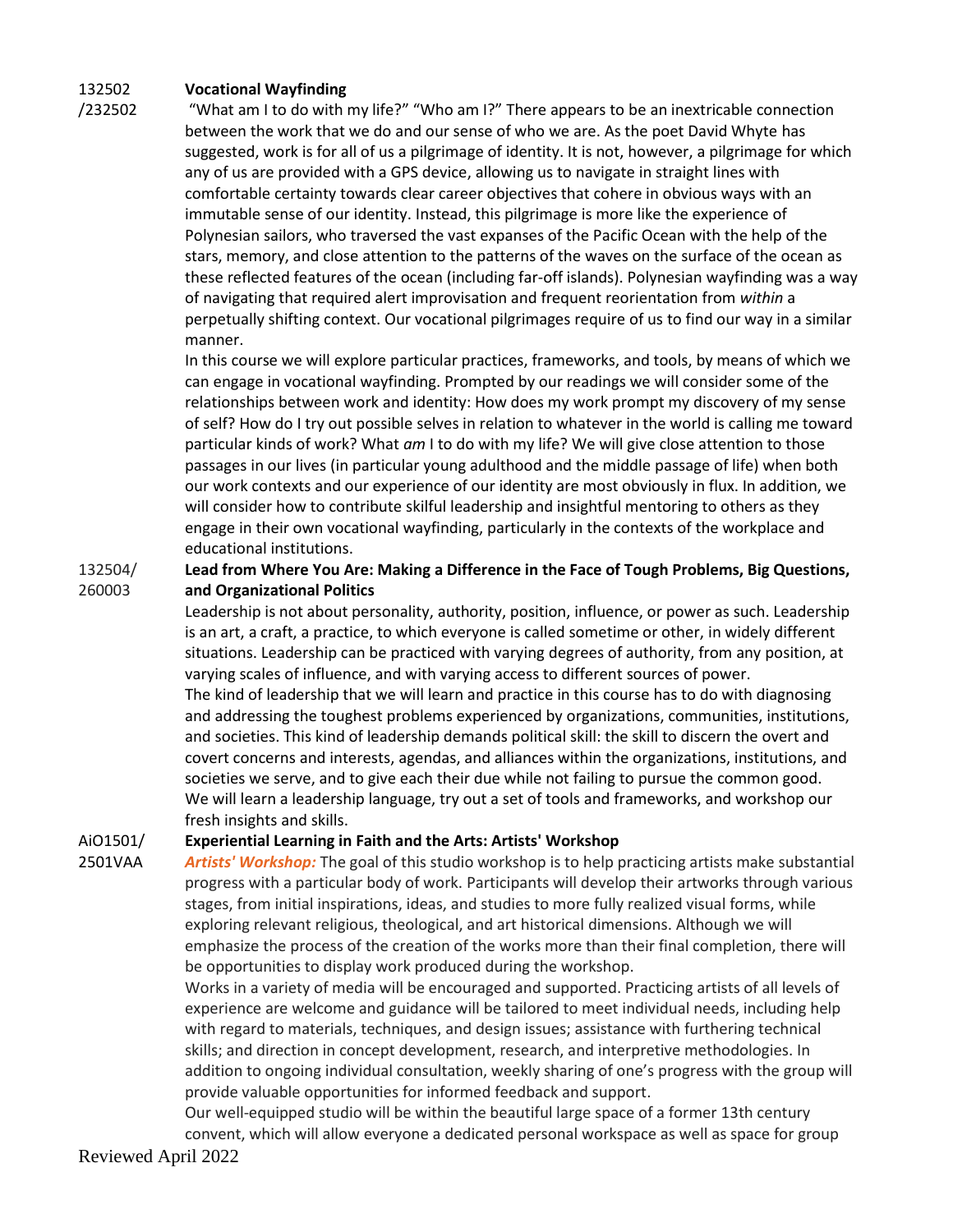work, discussions, and shared displays of artwork. Open access to the studio will ensure ample time to work individually or together with other participating artists.

A list of basic supplies will be sent to participants upon registration.

AiO 1501WA *Experiential Learning in Faith and the Arts: Writers' Workshop*

*Writers' Workshop:* The primary focus of this workshop will be on *place*, on writing where you are, for three weeks in high summer. Through a combination of conversation, readings, exercises, assignments, in-class and (perhaps) on-site work, participants will delve into the *tufa* of the Italian mountain town of Orvieto. *Tufa* is the soft stone of the mountain, and of the town itself. When dug and exposed to air, the stone hardens and can be shaped into walls and homes—or into poem and song, story and non-fiction account.

Participants are also free to bring their own current writing projects to work on, and to present for comment and criticism in the workshop.

### 132903 **Set the Prisoners Free: Christianity and Prison Abolition**

Jesus's Gospel is a message of freedom. Liberation from bondage permeates the biblical narrative as a driving theme, with Jesus quoting Isaiah as he announces the Spirit of the Lord is upon him to proclaim release to the prisoners and to let the oppressed go free. Yet the United States of America, a country that many Christians call home, has the highest incarceration rate of any country on the planet. By some estimates, although the US has only 5% of the world's population, it contains over 20% of the world's prison population. The poor and people of color are disproportionately incarcerated. Black Americans make up nearly 40% of the US prison population despite being 13% of the population as a whole. In Canada, another

country with deep Christian origins, Indigenous people make up 46% of incarcerated youth and only 8% of Canada's under-14 population.

Mass incarceration, policing, and their ties to systemic racism, capitalism, and other forms of oppression have prompted a radical movement for not only reform, but the abolition of prisons and police altogether. Such a proposal raises many questions. What would a world without prisons look like? How should communities deal with injustices? What are the causes of crime, and how might justice be done without the prison? In this intensive class, we will explore how Christianity both funds the ideology of mass incarceration and a spirit of prison and police abolition, asking what it would mean to proclaim release to the prisoners today.

## 260001 **Finding Joy in Learning**

Finding Joy in Learning is a course that will inspire and support K-12 educators in their own personal journey of learning. The course will provide educators with a vocational vision of Christian educational innovation and leadership. It is intended to "guide students [and instructors] on an inner journey toward more truthful ways of seeing and being in the world" (Palmer, 2017, p. 6).

# **TRINITY COLLEGE AREA OF STUDY 4**

## PHIL 101 **Philosophical Perspectives on Worldview**

This course explores the shape and relevance of a Christian worldview through the breadth and depth of perspective offered by the discipline of philosophy. Students apply Trinity Christian College Undergraduate Catalog 2018-2019 207 basic worldview questions to the analysis of philosophical texts, trace the roots of prevailing contemporary worldviews in the works of several major thinkers in the history of philosophy, and use the framework of a Christian worldview to appreciate and critique prevailing contemporary worldviews and their historical roots. Fulfills one of the philosophy Foundations requirements.

## PHIL 102 **Philosophical Perspectives on Vocation**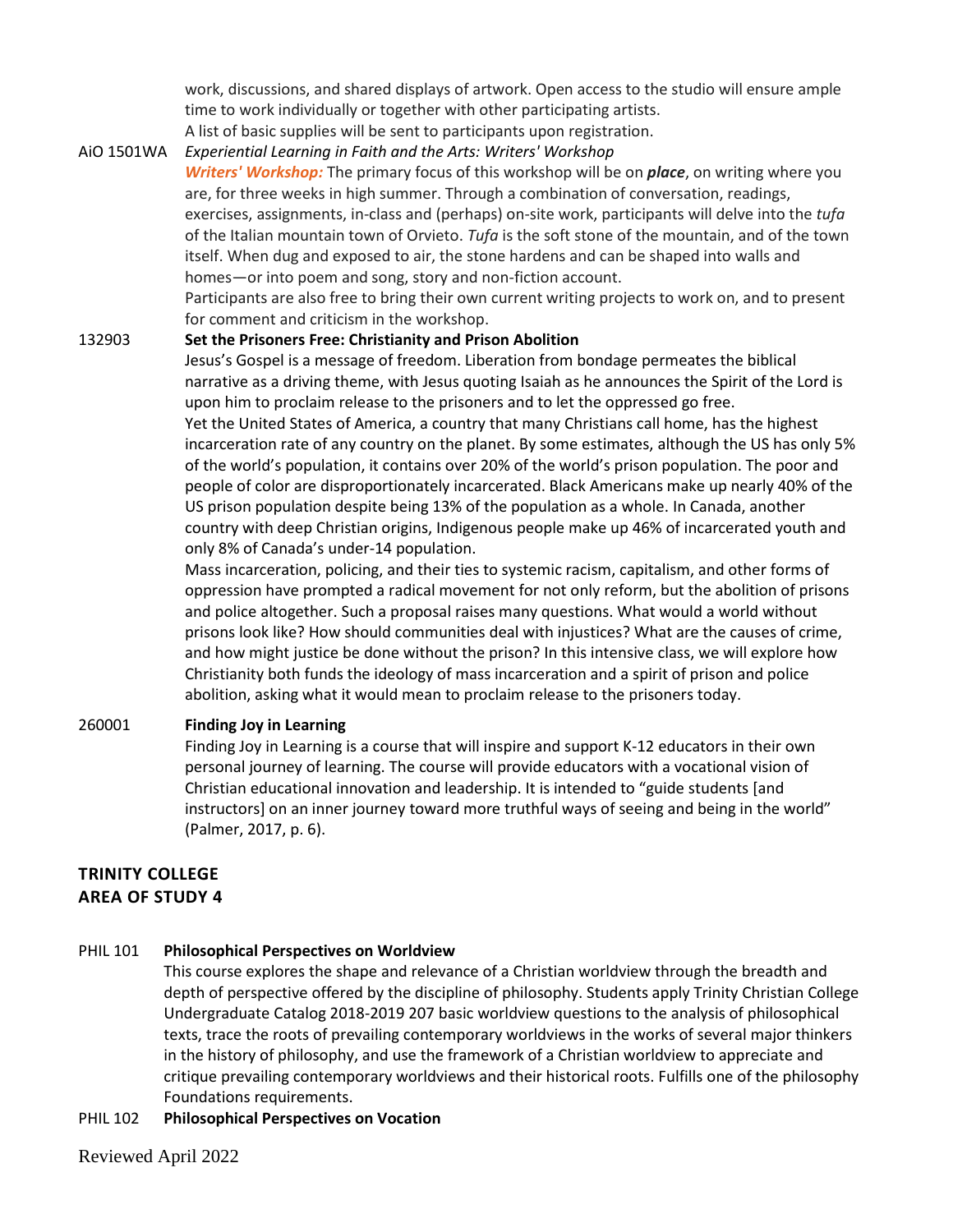This course offers students the opportunity to strengthen their abilities in worldview analysis from a Christian perspective through a specific focus on philosophical issues related to human nature and to vocation understood broadly as Christian calling in human life and society. Various models for understanding vocation are applied to contemporary social issues, matters of personal concern, and interests related to students' majors. Fulfills one of the philosophy Foundations requirements.

# **TRINITY WESTERN UNIVERSITY AREA OF STUDY 4**

IDIS 400 **Developing a Christian Worldview (3 sem. hrs.)** 

This is an interdisciplinary studies course that addresses a topic of significance and contemporary concern. Faculty from several disciplines participate, as well as others who have expertise in the topic but who are not faculty members at TWU. NB: This course is a University core requirement for all degrees, although approved alternatives may be taken. Offered in the fall semester every year. Prerequisite(s): Third or fourth year standing and completion of at least 70 sem. hrs. of study by end of preceding semester. (3-0; 0-0)

### EDUC 490 **Special Topics and Issues in Education (3 sem. hrs.)**

An examination of special topics or issues in education that are not considered in depth in other education courses. NB: Not offered every year. See the dean of education. Prerequisite(s): 12 sem. hrs. of education courses or consent of the instructor. Specific prerequisites may be required for certain topics or issues. (3-0 or 3-0)

LDRS 620 Worldview Foundations of Educational Leadership (3 sem. hrs.)

## **(this is a Masters of Leadership course)**

This course examines the complex issue of the Christian believer's mandate to "indwell" the Biblical story in the context of contemporary western culture, paying particular attention to ways in which this issue impacts the task of educational leadership. Students will discuss the potential of transformational servant leadership and values-based leadership for building personal and shared vision in educational settings. They will develop and discuss strategies through which the school leader can work reflectively with faculty, parents, students and others in establishing and sustaining a vision-shaped educational community. Students will also participate in a school leadership self-assessment exercise.

NB: May not be taken for credit for students who have credit for EDUC 621. Cross-listed: EDUC 620.

RELS 360 **Christian Apologetics (3 sem. hrs.)** A study of the nature and methods of defending the Christian faith including an examination of the evidence for and the arguments against a Christian worldview.

# **TYNDALE UNIVERSITY AREA OF STUDY 4**

## INDS 475 **Christianity and Culture** An interdisciplinary upper-level course with contributions from faculty from several departments of the University College. Explores academic disciplines and culture from an explicitly Christian perspective. Offered only to Bachelor of Arts third- and fourth-year students. EDUC 501 **Democratic Values, Christian Perspectives and Education** Introduces and reviews the concepts of worldviews, curriculum orientations, values, and

Reviewed April 2022